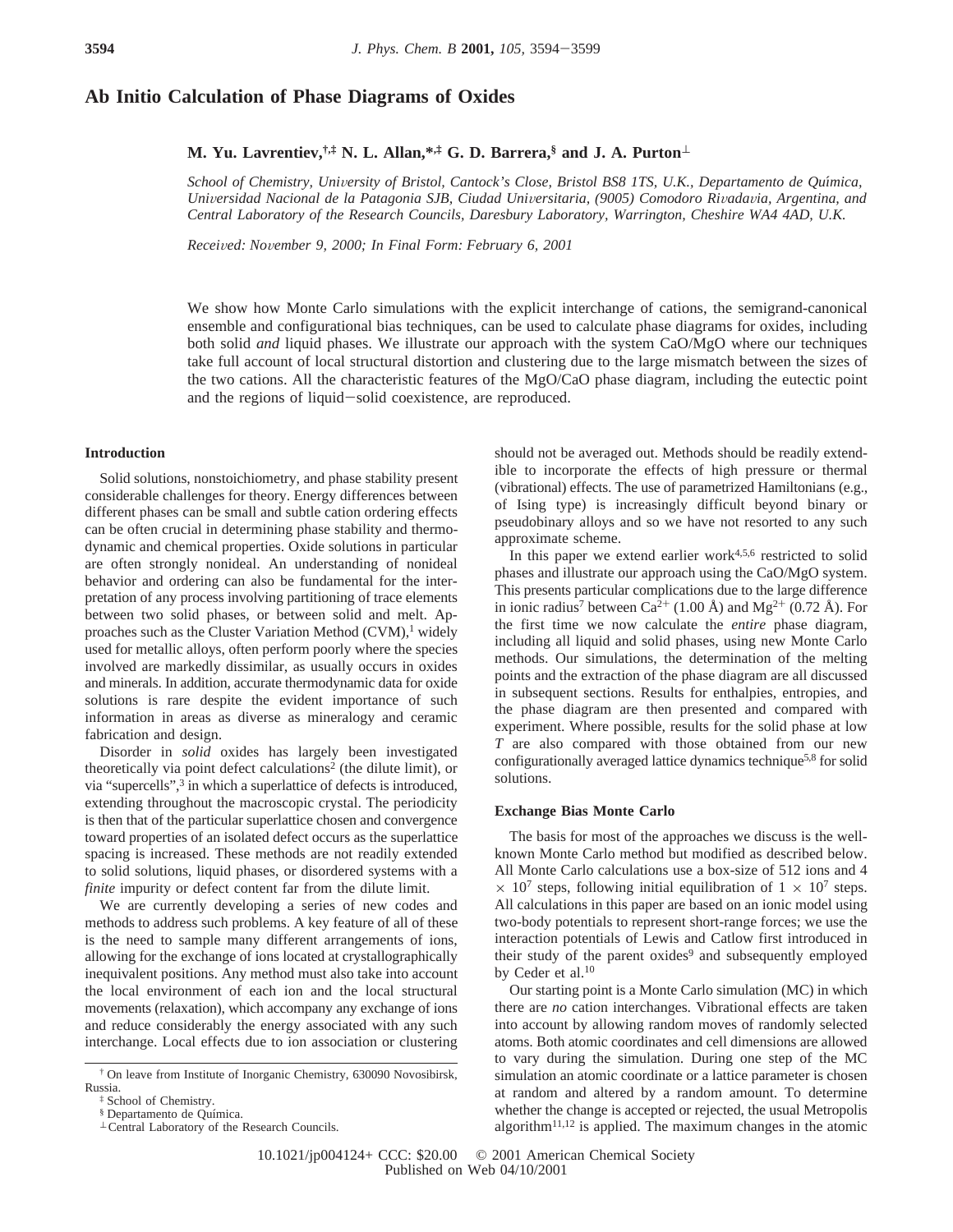displacements and the lattice parameters are governed by the variables  $r_{\text{max}}$  and  $v_{\text{max}}$ , respectively. The magnitudes of these parameters are adjusted automatically during the equilibration part of the simulation to maintain an acceptance/rejection ratio of approximately 0.3.

In the MC calculations each step thus comprises either an attempted atom movement or a change of size of the simulation box. The MC calculations thus almost always sample only one cation arrangement, the initial configuration, which is chosen at random. Consequently, for CaO/MgO, the calculated variation of ∆*H*mix varies erratically with composition, and there is a strong dependence on the choice of the initial arrangement. For example, for a 50/50 CaO/MgO mixture, by choosing different cation arrangements, we were able to vary ∆*H*mix by as much as 40 kJ mol<sup> $-1$ </sup>, which is much higher than the final value of ∆*H*mix obtained below. This erratic variation is even more marked than noted previously for MnO/MgO where the size mismatch between the ions is smaller.

We have described elsewhere<sup>13</sup> Monte Carlo Exchange (MCX) simulations in which *both* the atomic configuration *and* the atomic coordinates of all the atoms are changed. In any step, a random choice is made whether to attempt a random exchange between two atoms, a random displacement of an ion, or a random change in the volume of the simulation box. Again, the Metropolis algorithm is used to accept or reject any attempted move.<sup>14</sup> This technique worked well in previous work<sup>6</sup> for the MnO/MgO solid solution but for CaO/MgO, where there is a much larger mismatch between the cation radii, the rate of successful exchanges in MCX simulations is substantially smaller and only  $\approx$ 3% of the attempted exchanges. Long runs are thus necessary in order to obtain a good sampling of configurations and these are computationally far too expensive. Special methods are thus necessary to increase the rate of successful exchanges.

To speed up the sampling of configurations, we have applied the biased sampling technique, widely used in simulations of molecules with an orientation-dependent interaction potential (orientational bias) and polymer conformations (configurational bias),<sup>12</sup> to the CaO/MgO solid solution. In our exchange-bias Monte Carlo, instead of considering a single trial exchange, a set of trial exchanges is picked at random. One of these is then chosen as explained below. The acceptance rule differs from the standard Monte Carlo (Metropolis) algorithm. Below, we describe the exchange-bias Monte Carlo algorithm in detail and demonstrate that it satisfies the condition of detailed balance.

Suppose an exchange take place between atoms A and B. First, *k* pairs  $\{A^i, B^i, i = 1, ..., k\}$  are randomly chosen. We denote the system energy in the initial configuration as  $U_{ij}$ denote the system energy in the initial configuration as *U*old and the energy of the system after exchange of atoms in the *i*th pair as  $U_{\text{new}}^i$ . One of the new configurations is then chosen with probability

$$
p_i = \frac{\exp(-\beta (U_{\text{new}}^i - U_{\text{old}}))}{W_{\text{new}}}, \beta = (kT)^{-1}
$$
 (1)

where

$$
W_{\text{new}} = \sum_{l=1}^{k} \exp(-\beta (U_{\text{new}}^{l} - U_{\text{old}}))
$$
 (2)

The chosen configuration *i* (that after the exchange of the *i*th pair) with energy  $U_{\text{new}}^i \equiv U_{\text{new}}$  is then the trial configuration. However, the usual acceptance rule cannot be directly applied. Instead, starting from the new configuration, further  $k-1$  pairs

 $A^j$ ,  $B^j$ ,  $j = 1, ..., k-1$  are chosen. Denoting the energy of the exchange of atoms in the ith pair  $I^j$  we system after exchange of atoms in the *j*th pair  $U_{old}^j$ , we evaluate the expression

$$
W_{\text{old}} = \exp(-\beta (U_{\text{old}} - U_{\text{new}})) + \sum_{j=1}^{k-1} \exp(-\beta (U_{\text{old}}^{j} - U_{\text{new}}))
$$
\n(3)

The flow of old configuration into the new is

$$
K(\text{old} \to \text{new}) = N(\text{old})p_iacc(\text{old} \to \text{new})
$$
 (4)

and the flow in the opposite direction

$$
K(new \to old) = N(new)p_jacc(new \to old)
$$
 (5)

where

$$
p_j = \frac{\exp(-\beta (U_{\text{old}} - U_{\text{new}}))}{W_{\text{old}}}
$$
(6)

Since the flows in both directions must be equal,

$$
\frac{acc(\text{old} \rightarrow \text{new})}{acc(\text{new} \rightarrow \text{old})} = \frac{N(\text{new})}{N(\text{old})} \times \frac{p_j}{p_i}
$$
(7)

and recalling that

$$
\frac{N(\text{new})}{N(\text{old})} = \exp(-\beta (U_{\text{new}} - U_{\text{old}}))
$$
 (8)

we obtain

$$
\frac{acc(\text{old} \rightarrow \text{new})}{acc(\text{new} \rightarrow \text{old})} = \exp(-\beta (U_{\text{old}} - U_{\text{new}})) \frac{W_{\text{new}}}{W_{\text{old}}}
$$
(9)

Hence, fulfilling detailed balance, the criterion for the acceptance of the new configuration is

$$
acc(\text{old} \rightarrow \text{new}) = \min\left[1, \exp(-\beta (U_{\text{old}} - U_{\text{new}})) \frac{W_{\text{new}}}{W_{\text{old}}}\right] (10)
$$

Use of the exchange-bias technique allows us to carry out Monte Carlo simulations for CaO/MgO with a successful exchange rate around 25-30%.

# **Chemical Potential and the Solid**-**Liquid Transition**

Simulations were performed using the semigrand-canonical ensemble<sup>12,15</sup> at temperatures between 2000 and 4000 K and zero pressure monitoring the enthalpy and volume of the system and the chemical potential difference between  $Ca^{2+}$  and  $Mg^{2+}$ ions. The latter was calculated as previously implemented by us for the determination of the phase diagram of the solid phases of MgO/MnO.<sup>6</sup> In this method one species, B, is converted into another, A, and the resulting potential energy change  $\Delta U_{\text{B/A}}$ determined. This is related to the change in chemical potential ∆*m*B/A by

$$
\Delta m_{\text{B/A}} = -kT \ln \left\langle \frac{N_{\text{B}}}{N_{\text{A}} + 1} \exp(-\Delta U_{\text{B/A}}/kT) \right\rangle \tag{11}
$$

Each fifth step (on average) we evaluate the energy associated with the conversion of a randomly chosen  $Mg^{2+}$  ion to  $Ca^{2+}$ ,  $\Delta U_{\text{Mg/Ca}}$ , and as the simulation proceeds, we determine the average value of the right-hand side of eq 11. Note that the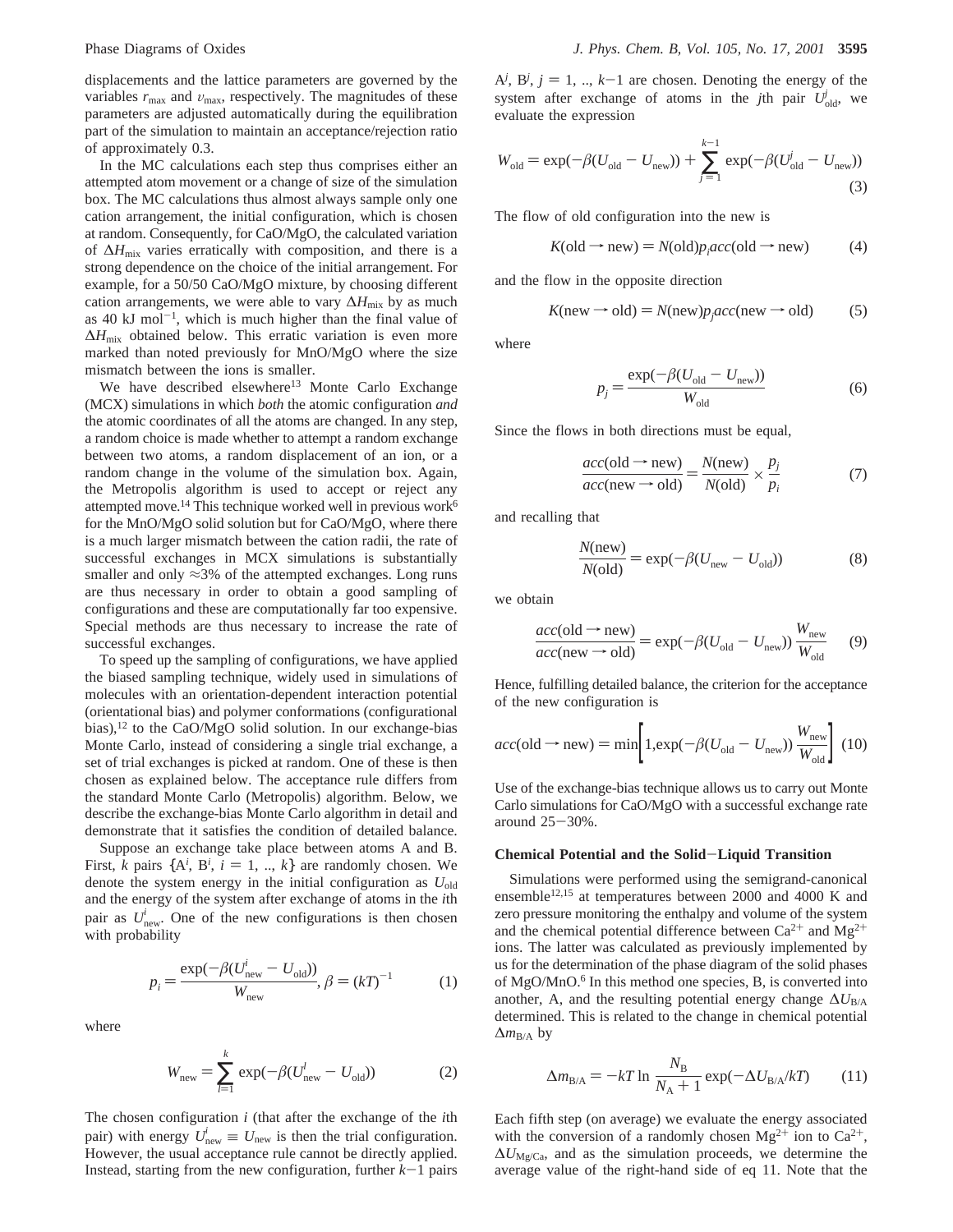

**Figure 1.** Dependence of the calculated volume with temperature for CaO for different initial configurations: curve 1, liquid phase  $(\Box)$ ; curve 2, solid phase  $(\blacksquare)$ ; and curve 3, half-liquid, half-solid simulation box (b).

**TABLE 1: Calculated and Experimental Melting Temperatures (K) of MgO and CaO**

|     | calculated | experiment<br>$(\text{ref } 22)$ | experiment<br>$(\text{ref } 23)$ | experiment<br>$(\text{ref } 24)$ |
|-----|------------|----------------------------------|----------------------------------|----------------------------------|
| MgO | 2870       | 3098                             | 3125                             | 3098                             |
| CaO | 2600       | 2903                             | 2689                             | 3200                             |

change of Mg into Ca is only considered but *not* actually performed—the configuration remains unchanged after evaluating ∆*U*Mg/Ca. We have checked consistency in that identical results are obtained considering the reverse transformation, i.e., of a randomly chosen  $Ca^{2+}$  to a Mg<sup>2+</sup>.

At  $T \approx 3000$  K the system begins to melt. The liquid-solid transition can be seen in the variation of the volume as a function of temperature, with a characteristic jump in volume at the melting point, as shown in Figure 1. It is well-known that it is difficult to locate melting points exactly in Monte Carlo and molecular dynamics simulations if the initial system is homogeneous, because of significant overheating.16-<sup>18</sup> In our Monte Carlo calculations the calculated melting temperature is also too high, if the starting configuration is that appropriate for a solid phase. If instead the simulations start from the liquid phase, the system does not crystallize at low temperatures, but rather freezes into a glasslike state, as illustrated by the *V(T)* dependence also shown in Figure 1. To avoid the hysteresis evident in Figure 1 and establish the melting point, we started the simulation using a simulation box that is half-solid, halfliquid. This strategy has been used successfully in previous molecular dynamics simulations of forsterite,<sup>19</sup> MgSiO<sub>3</sub> perovskite<sup>20</sup>, and MgO.<sup>21</sup> In our case, we started by performing simulations at a very high temperature (4500 K), where the system is molten for all Ca/Mg concentrations. Then half of the simulation box was filled using a configuration appropriate for the melt, and the other half with perfect solid crystal. In this way the location of the melting point can then be determined to within a few degrees as can also be seen from Figure 1. The calculated melting temperatures  $T_m$  for pure MgO and pure CaO are listed in Table 1 together with available experimental data. For both systems, calculated temperatures are  $10-15%$  lower than experiment; but nevertheless it is encouraging that our calculated melting point for CaO is less than that of MgO in agreement with the extensive study of Doman et al.<sup>22</sup> and with the recent tables,  $23$  rather than with older data.  $24$  The overall agreement is satisfactory bearing in mind that the potentials were



**Figure 2.** Chemical potential vs composition at  $T = 2500$  K. ( $\bullet$ ) Solid phase. (O) Liquid.

originally fitted to reproduce a range of solid-state properties in the static limit.9

#### **Calculation of the Phase Diagram**

Given the dependence of the chemical potential difference  $\Delta \mu = \mu_{Ca} - \mu_{Mg}$  on concentration, the thermodynamic potential and hence the phase diagram of the system can be determined. In practice, this problem is more complicated here than in our earlier work on solid solutions<sup>6</sup> due to the existence of the liquid phase. At temperatures where solid and liquid phases coexist, a plot of ∆*µ*(*x*Mg) vs *x*Mg contains regions corresponding to solid and to liquid, depending on which phase has the lower thermodynamic potential at any given concentration, as illustrated in Figure 2. To extract the phase diagram from the simulations, it is necessary to find the thermodynamic potential for *both* phases. The coexistence concentrations can then be found from the usual double tangent construction.

The calculated values of  $\Delta \mu(x_{\text{Mg}})$  were fitted to a cubic polynomial in  $x_{Mg}$  similar in form to that used in the Margules approximation for solid solutions:25

$$
\frac{\Delta\mu_{s(l)}}{kT} = \ln\frac{x}{1-x} + a_{s(l)} + b_{s(l)}x + c_{s(l)}x^2 + d_{s(l)}x^3
$$
 (12)

where *s(l)* refers to solid (liquid) phase and we have dropped the Mg subscript for clarity. The cubic term was found to be negligible for the liquid phase, but it is important to keep this term for the solid phase to describe the asymmetry of the calculated  $\Delta \mu_s$ . Integrating with respect to  $x_{Mg}$  gives  $G(x_{Mg})$ :

$$
\frac{G_{s(l)}}{kT} = x \ln x + (1 - x) \ln(1 - x) + a_{s(l)}x + \frac{1}{2}b_{s(l)}x^2 + \frac{1}{3}c_{s(l)}x^3 + \frac{1}{4}d_{s(l)}x^4 + C_{s(l)} \quad (13)
$$

for both phases. The last unknown parameter for both phases is the constant  $C_{s(l)}$ , which depends only on temperature; in fact, only the difference between these constants  $C_s - C_l$  is required to compare the free energy of solid and liquid phases. When  $x_{\text{Mg}} = 0$  (pure CaO), then at the melting point, 2600 K, the free energies of both phases are equal and  $C_s - C_l = 0$ . Similarly, at  $T = 2870$  K (the melting point of pure MgO), the free energies of liquid and solid are equal when  $x_{Mg} = 1$ , from which we can obtain the value of  $C_s - C_l$ . We assume  $C_s - C_l$ , which we need only over a 500 K temperature range, varies linearly with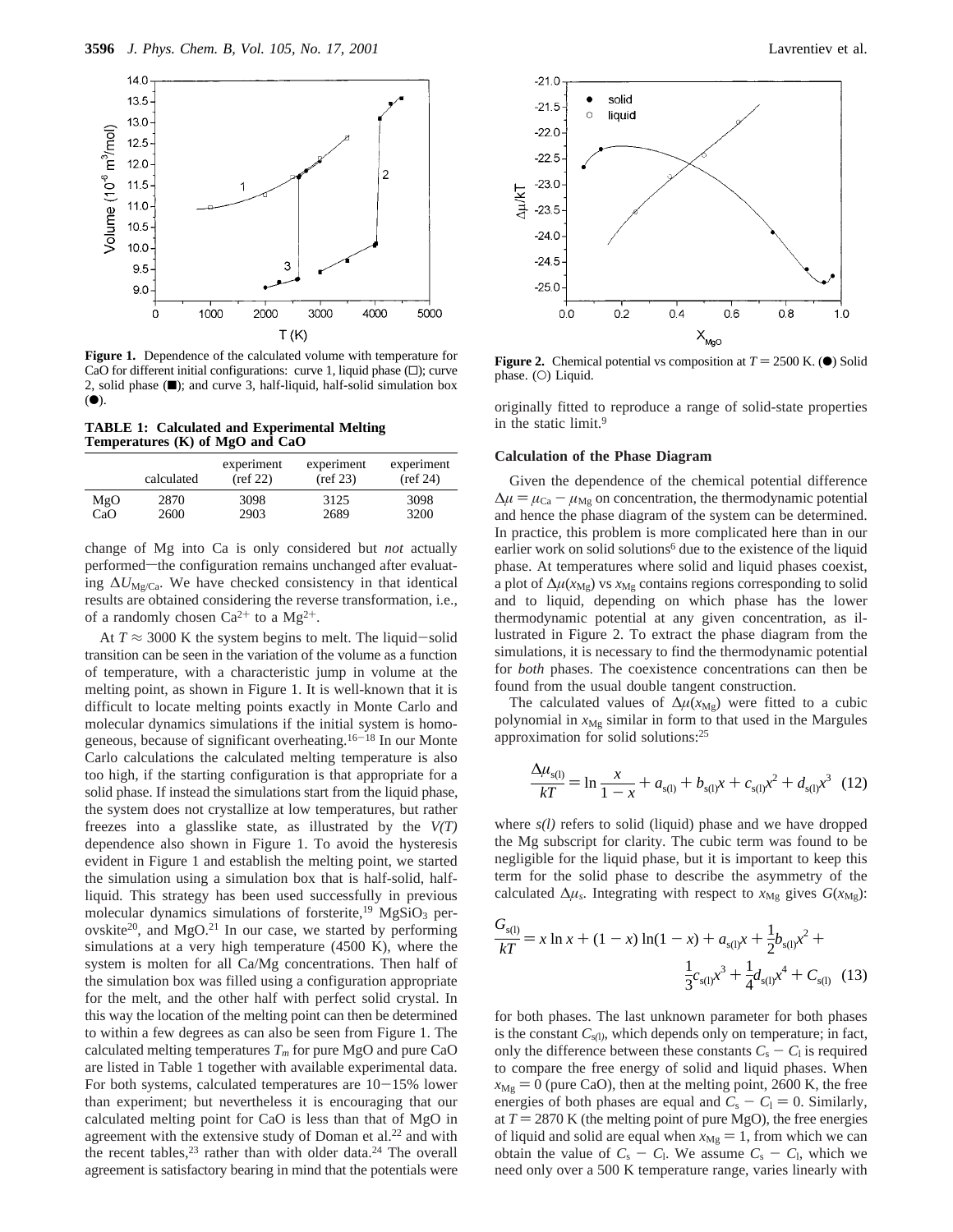

**Figure 3.** Calculated values of  $\Delta H_{\text{mix}}$  (kJ mol<sup>-1</sup>) at *T* = 2000 K (solid state  $\odot$ ) and *T* = 3000 K (liquid state  $\odot$ ) state,  $\bullet$ ) and  $T = 3000$  K (liquid state, O).

*T*. We have checked this is a good approximation by also extracting the value of  $C_s - C_1$  at 2400 K where  $\Delta \mu(x_{\text{Me}})$  also shows a jump between solid and liquid phases for  $x_{\text{Mg}} = 0.26$ . We thus have all the data necessary to calculate the phase diagram.

# **Results**

Figure 3 shows the calculated enthalpy of mixing of solid CaO/MgO as a function of composition at  $T = 2000$  K and the enthalpy of mixing of liquid CaO/MgO at  $T = 3000$  K. The curve for the solid system is somewhat asymmetric, with a maximum of 25.4 kJ mol<sup>-1</sup> for a mole fraction of MgO of about 0.54. Our results for ∆*H*mix are substantially lower than those obtained by Ceder and co-workers<sup>10</sup> who used the same set of potentials and, for example, predict enthalpies as high as  $\approx$ 49  $kJ$  mol<sup>-1</sup> for a mixture comprising 50% CaO/50% MgO. We attribute this difference to the fact that in ref 10, only ordered cation arrangements in relatively small unit cells (up to 64 ions) are studied. As shown above, in the absence of exchanges the results for ∆*H*mix in Monte Carlo can be substantially higher, closer to the results by Ceder et al.<sup>10</sup> We have previously evaluated8,26 enthalpies of mixing in the solid state for *small* CaO concentrations up to  $x_{Ca} = 0$  using hybrid Monte Carlo and quasiharmonic lattice dynamics methods. The results obtained here are in good agreement with these previous data. For the liquid system, ∆*H*mix is close to zero, which indicates almost ideal behavior.

Entropies of mixing can be extracted from the free energies and enthalpies of mixing. Values of ∆*S*mix at 2000 and 3000 K are shown in Figure 4 together with the ideal entropy of mixing. The excess entropy in the solid state can be as high as 30% of the ideal entropy, which is substantially higher than that of MgO/ MnO;<sup>6</sup> like the excess enthalpy, the entropy curve is slightly asymmetric. These results are also in good agreement with those obtained using our configurational lattice dynamics approach to solid solutions;26 however, these lattice dynamics calculations were restricted to compositions <16% CaO since at higher CaO concentrations the quasiharmonic approximation broke down, preventing full free energy minimization. Although ∆*H*mix for CaO/MgO is large and positive, it is clear that this is offset in the single-phase regions by large, positive values of ∆*S*mix, which are in excess of the "ideal" value. In the liquid system  $(T =$ 3000 K), ∆*S*mix is much smaller than in the solid, again indicating that the solution is close to ideal.

The calculated dependence of  $\Delta G(x_{\text{Mg}})$  at four different temperatures is shown in Figure 5. At  $T = 2400$  K the system



**Figure 4.** Calculated values of  $\Delta S_{\text{mix}}$  (J mol<sup>-1</sup> K<sup>-1</sup>) at  $T = 2000$  K (solid state − ) and  $T = 3000$  K (liquid state − − ) For comparison (solid state,  $-$ ) and *T* = 3000 K (liquid state,  $-$  -). For comparison, the ideal entropy of mixing is also shown  $(- -)$ .

is solid at all concentrations (Figure 5a): the straight line (common tangent) defining the two phase region does not intersect the dashed line showing the calculated free energy of the liquid phase. At 2440 K (Figure 5b) this common tangent is also a tangent to the liquid-phase curve, and so all three phases coexist at this temperature (the eutectic point). The concentration of Mg in the liquid phase is 0.32. For comparison, the experimental value<sup>22</sup> of  $T^{\text{eutectic}}$  is 2647 K, at a Mg mole fraction,  $x_{\text{MgO}}^{\text{eulectic}} = 0.41$ . At a higher temperature, 2500 K, the liquid-<br>nhase coexists with one of the two solid phases depending on phase coexists with one of the two solid phases, depending on the overall composition of the system (Figure 5c). The highest temperature, 2900 K, (Figure 5d) corresponds to liquid at all compositions.

The resulting phase diagram is shown in Figure 6. The overall agreement with the experimental phase diagram is good. All the characteristic features of the MgO/CaO phase diagram, including the eutectic point and the regions of liquid-solid coexistence, are reproduced. We predict that solid MgO is more soluble in solid CaO than CaO in MgO, in agreement with the experiments of Doman et al.<sup>22</sup> and of Trojer and Konopicky.<sup>27</sup>

### **Final Remarks**

We have shown in this paper how exchange-bias Monte Carlo may be used to calculate the phase diagram of binary oxides for both melt and solid phases. To our knowledge this is the first time this has been achieved for ceramics. The calculated MgO/CaO phase diagram reproduces all the characteristic features of the experimental phase diagram, including the eutectic point and the regions of liquid-solid coexistence. Enthalpies and entropies of mixing are in surprisingly good agreement with those obtained for the solid solution using configurationally averaged lattice dynamics at compositions where such data exist. Our results do not agree with those of ref 10 obtained using different techniques. A major advantage of our exchange-bias Monte Carlo approach over lattice dynamics and CVM is that it is also applicable to the liquid phase.

The key feature of our method which is applicable to any composition is that it samples many configurations, explicitly considering different arrangements of ions, and allows for the *local* structural relaxation surrounding each cation. This relaxation is crucial. If ignored, the energy of exchange of any two ions is usually very high and all exchanges are rejected, thus sampling only one arrangement. Vibrational effects are included and the method can be used at any pressure and temperature. Work is currently in progress to develop the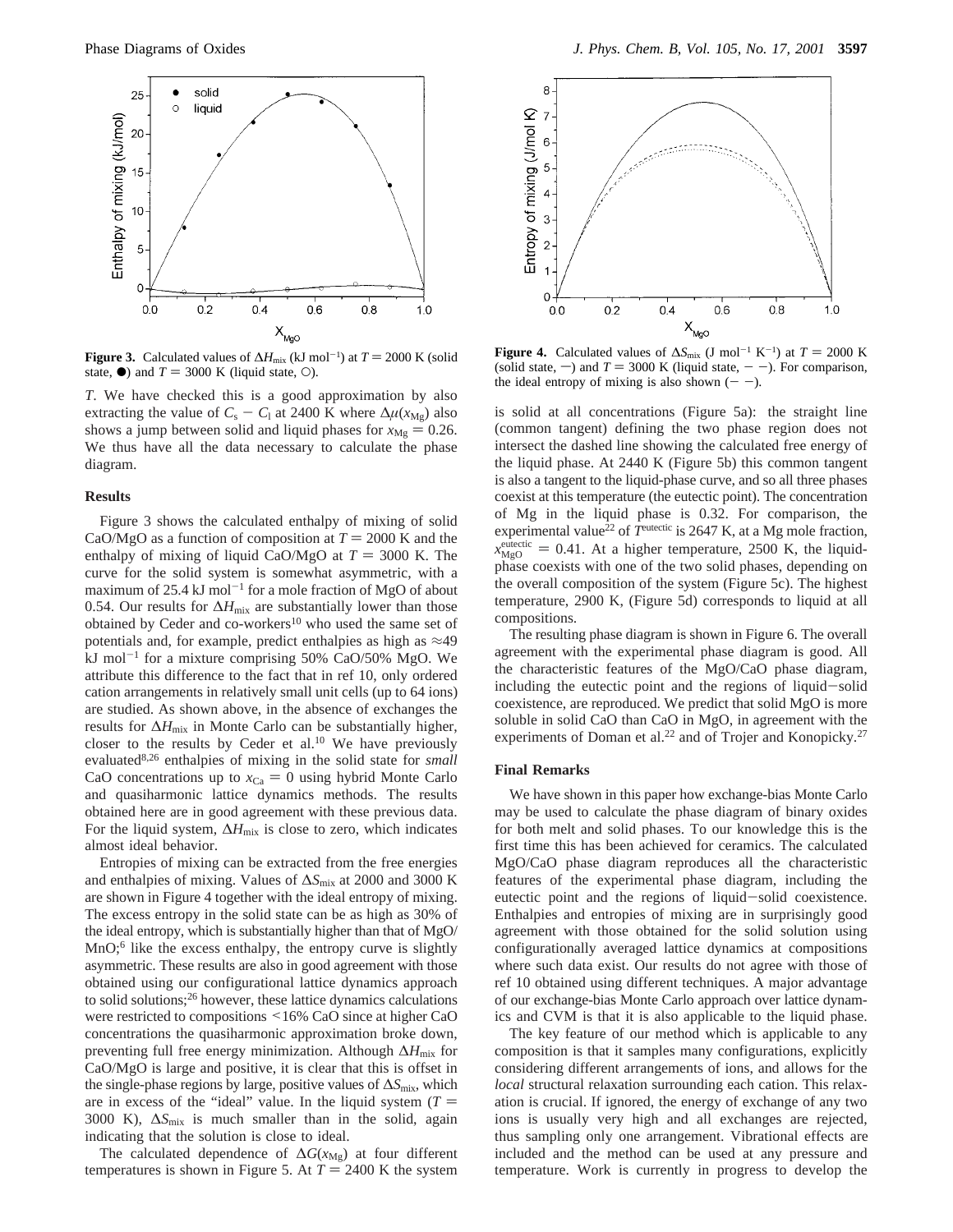

**Figure 5.**  $\Delta G_{\text{mix}}$  vs composition at (a) *T* = 2400 K, (b) *T* = 2440 K, (c) *T* = 2500 K, (d) *T* = 2900 K. (−) Solid phase. (- -) Liquid phase.



**Figure 6.** Calculated phase diagram of CaO/MgO.  $S_1$  denotes solution of MgO in solid CaO,  $S_2$  solution of CaO in solid MgO, L corresponds to the liquid mixture of both components.  $S_1 + L$ ,  $S_2 + L$ , and  $S_1 + S_2$ are regions of coexistence of corresponding phases.

methods further, e.g., to ternary mixtures and solid solutions involving heterovalent cations, and to apply them to more complex systems.

**Acknowledgment.** This work was funded by EPSRC grants GR/M34799, GR/M53899 and ANPCyT grant BID 802/OC-AR-PICT0361. G.D.B. acknowledges support from el Consejo Nacional de Investigaciones Científicas y Técnicas de la República Argentina, and his contribution to this work has been possible due to a grant from the Fundación Antorchas.

#### **References and Notes**

(1) de Fontaine, D. *Solid State Phys*. **1994**, *47*, 33.

(2) For example, see: Catlow, C. R. A.; Mackrodt, W. C. *Computer Simulation of Solids*; Catlow, C. R. A., Mackrodt, W. C. Eds.; Springer-Verlag: Berlin; 1982; Chapter 1.

(3) For example, see: Taylor, M. B.; Barrera, G. D.; Allan, N. L.; Barron, T. H. K.; Mackrodt, W. C. *Faraday Discuss.* **1997**, *106*, 377.

(4) Purton, J. A.; Blundy J. D.; Taylor, M. B.; Barrera, G. D.; Allan, N. L. *Chem. Commun.* **1998**, 627.

(5) Allan, N. L.; Barrera, G. D.; Fracchia, R. M.; Lavrentiev, M. Yu.; Taylor, M. B.; Todorov, I. T.; Purton, J. A. *Phys. Re*V*.* **<sup>2001</sup>**, *<sup>63</sup>*, 094203.

(6) Allan, N. L.; Barrera, G. D.; Lavrentiev, M. Yu.; Todorov, I. T.; Purton, J. A. *J. Mater. Chem*. **2001**, *11*, 63.

(7) Shannon, R. D. *Acta Crystallogr*., *Sect A* **1976**, *32*, 751.

(8) Allan, N. L.; Barrera, G. D.; Purton, J. A.; Sims, C. E.; Taylor, M. B. *Phys. Chem*., *Chem. Phys.* **2000**, *2*, 1099.

(9) Lewis, G. V.; Catlow, C. R. A. *J. Phys. C*: *Solid State Phys*. **1985**, *18*, 1149.

(10) Tepesh, P. D.; Kohan, A. F.; Garbulsky, G. D.; Ceder, G.; Coley, C.; Stokes, H. T.; Boyer, L. L.; Mehl, M. J.; Burton, B. P.; Cho, K.; Joannopoulos, J. *J. Am. Ceram. Soc*. **1996**, *79*, 2033; Kohan, A. F.; Ceder, G. *Phys. Re*V*. B* **<sup>1996</sup>**, *<sup>54</sup>*, 805.

(11) Metropolis, N. I.; Rosenbluth, A. W.; Rosenbluth, M. N.; Teller,

A. H.; Teller, E. *J. Chem. Phys.* **1953**, *21*, 1087. (12) Frenkel, D.; Smit, B. *Understanding Molecular Simulation*; Aca-

demic Press: San Diego, 1996.

(13) Purton, J. A.; Barrera, G. D.; Allan, N. L.; Blundy, J. D. *J. Phys. Chem. B* **1998**, *102*, 5202.

- (14) Eppinga, P.; Frenkel, D. *Mol. Phys*. **1984**, *52*, 1303.
- (15) Kofke, D. A.; Glandt, E. D. *Mol. Phys*. **1988**, *64*, 1105.
- (16) Smolander, K. J. *Phys. Scr.* **1990**, *42*, 485.
- (17) Matsui, M.; Price, G. D. *Nature* **1991**, *351*, 735.
- (18) Kapusta, B.; Guillope, M. *Phys. Earth Planet. Inter.* **1993**, *75*, 205.
- (19) Kubicki, J. D.; Lasaga, A. C. *Am. J. Science* **1992**, *292*, 153.
- (20) Belonoshko, A. B. *Geochim. Cosmochim. Acta* **1994**, *58*, 4039.
- (21) Belonoshko, A. B.; Dubrovinsky, L. S. *Am. Mineral.* **1996**, *81*, 303.